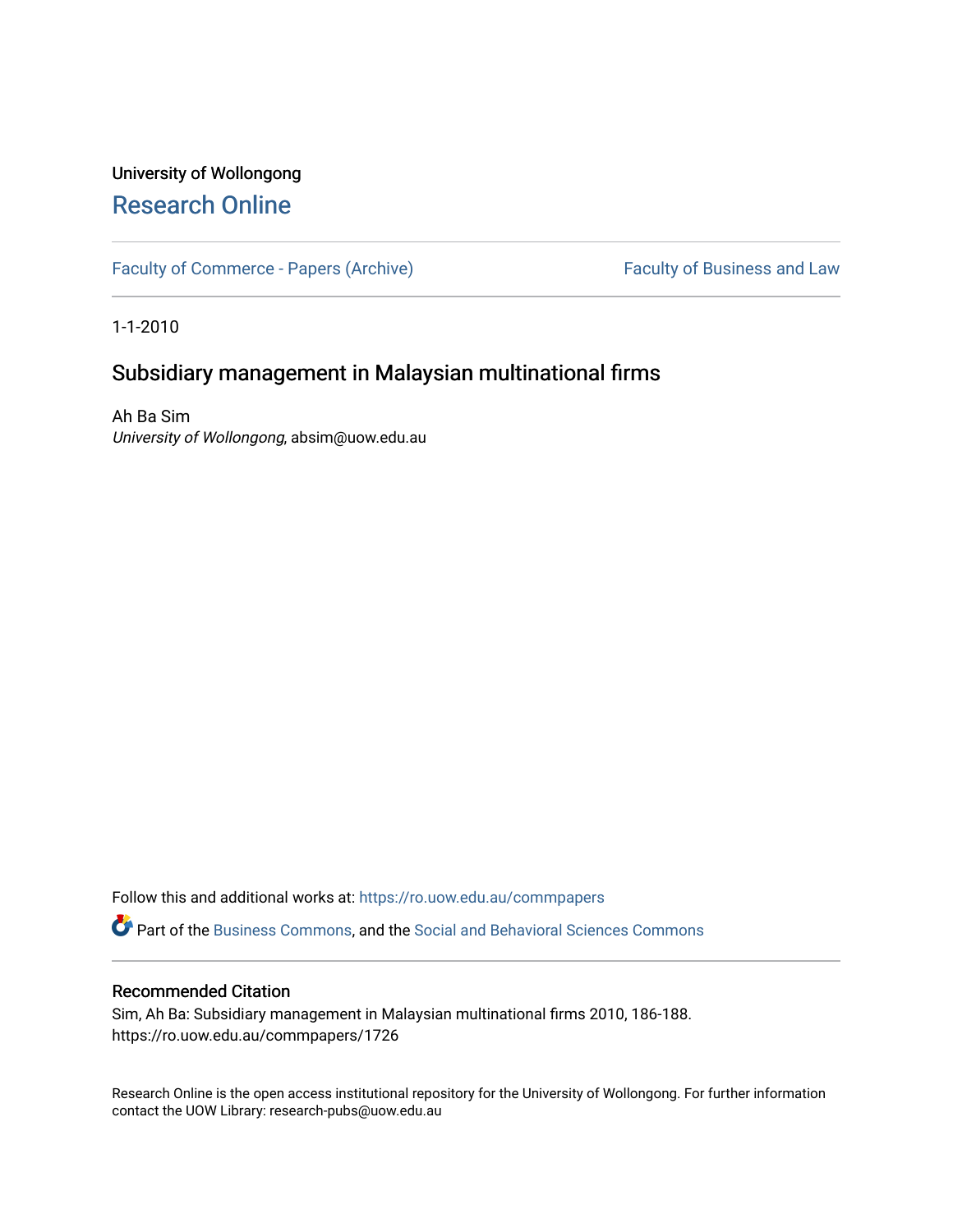# Subsidiary management in Malaysian multinational firms

# **Abstract**

Research on Asian multinational enterprises (MNEs) from the newly industrialized economies (NIEs) has gained popularity recently. But there are limited studies on MNEs from the lesser developed Asian countries and even less research attention has been given to the area of subsidiary management in Asian MNEs. This paper aims to contribute to this knowledge gap with empirical evidence on subsidiary management from a study based on nine case studies of MNEs from Malaysia, a rapidly developing country. Some differences as well as commonalities in the management of their subsidiaries were found among our sample firms. These findings are discussed in relation to the literature on management of subsidiaries in other Asian and western MNEs. Implications for research and limitations of the study are covered

# Keywords

Subsidiary, Management, Malaysian, Multinational, Firms

# **Disciplines**

Business | Social and Behavioral Sciences

## Publication Details

Sim, A. B. (2010). Subsidiary management in Malaysian multinational firms. Pan-Pacific Conference XXVII Managing and Competing in the New World Economic Order (pp. 186-188). Indonesia: Pan-Pacific Business Association.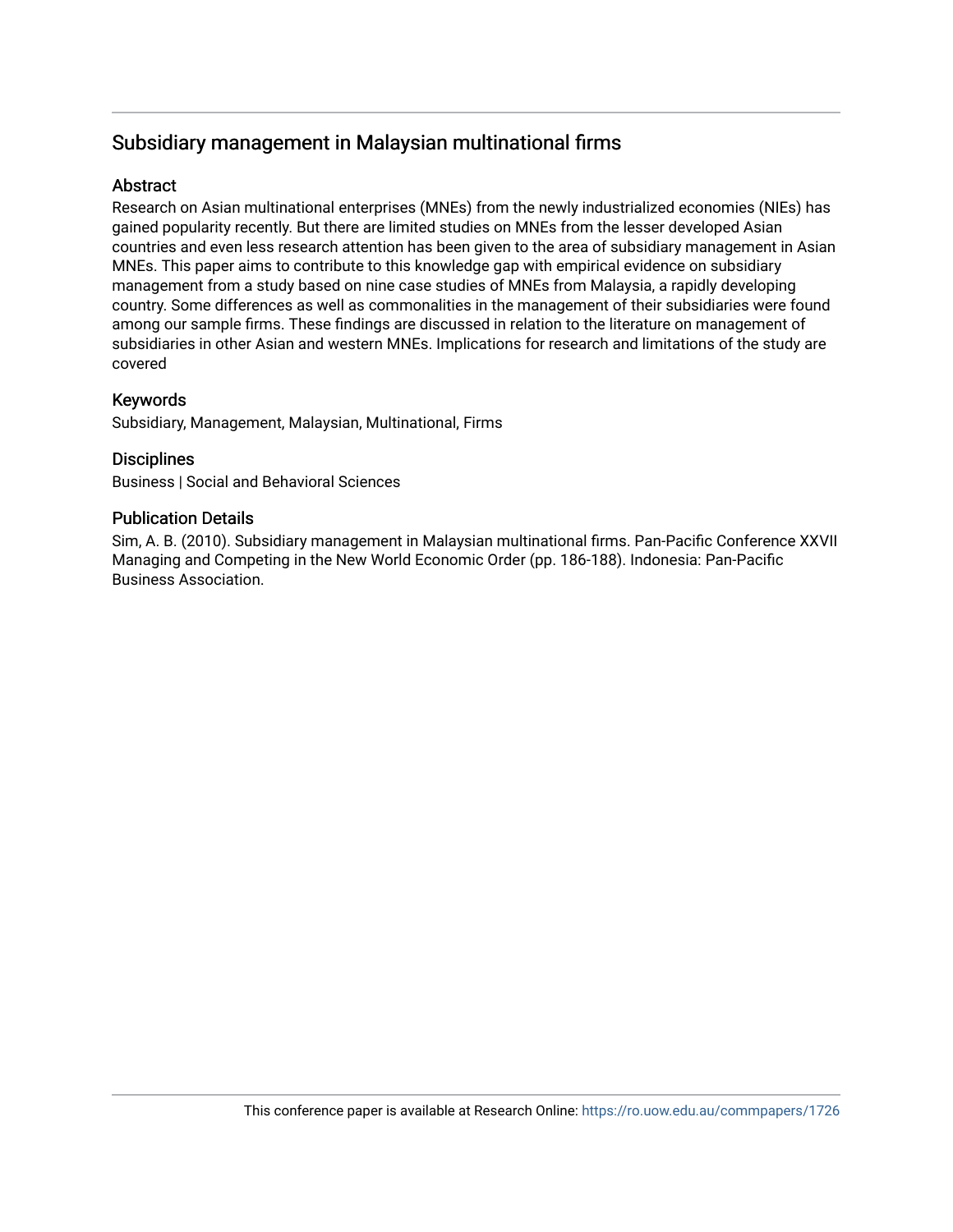## **Subsidiary Management in Malaysian Multinational Firms**

Dr A. B. Sim

School of Management & Marketing, University of Wollongong, Wollongong, NSW 2522, Australia, +61242213628.

### **ABSTRACT**

Research on Asian multinational enterprises (MNEs) from the newly industrialized economies (NIEs) has gained popularity recently. But there are limited studies on MNEs from the lesser developed Asian countries and even less research attention has been given to the area of subsidiary management in Asian MNEs. This paper aims to contribute to this knowledge gap with empirical evidence on subsidiary management from a study based on nine case studies of MNEs from Malaysia, a rapidly developing country. Some differences as well as commonalities in the management of their subsidiaries were found among our sample firms. These findings are discussed in relation to the literature on management of subsidiaries in other Asian and western MNEs. Implications for research and limitations of the study are covered.

## **INTRODUCTION**

Most research in Asian MNEs has been on the dragon multinationals [35] from the NIEs. These research studies generally cover the nature, characteristics, and internationalization strategies of these multinationals. However limited research attention focuses on the management, interaction with and the role of the overseas subsidiaries of these Asian MNEs from the NIEs. While the dragon multinationals are the key players among Asian MNEs in the global arena, there are now emerging Asian MNEs from other Asian developing economies, which are less industrialized, such as Malaysia, Thailand, China, and Indonesia. Research on these emerging Asian MNEs [48] is limited, but increasing. In addition, little of this research work focuses on the management of their overseas subsidiaries and affiliates. Hence there is clearly a research and knowledge gap here. The objective of this paper is to provide some empirical research data and analysis towards filling this research gap. This paper will analyse and discuss the management of subsidiaries and affiliates of emerging MNEs from Malaysia, a rapidly developing country. Empirical data from nine case studies is used primarily for this paper. This exploratory research explores the nature and scope of subsidiary management in the Malaysian MNEs and examines whether they are different from those of the Asian dragon multinationals and the western MNEs. A review of the literature is followed by research methodology, findings and discussion. Implications for further research are also discussed.

### **LITERATURE REVIEW & RESEARCH METHODOLOGY**

The extensive literature on subsidiary management in western MNEs are reviewed. The limited studies in this topic in Asian MNEs are covered, indicating a research gap for this paper. This study utilizes a case case methodolody which is described. Additional details are available from the author.

### **EMPIRICAL RESEARCH FINDINGS**

Our case firms vary in sales size from MYR18 billion to MYR120 million, with an average of MYR4.5 billion (exchange rate of the MYR (Malaysian Ringgit) is about MYR3.40 – 3.50 to the USD in 2007). The largest firms were two diversified firms (designated as DL and DU), followed by one in consumer products (CP), diversified products (DM), packaging materials (PM), household and personal products (HP), garment and property (GP) and two electronics products (EC and EI). Most of our case firms really began rapid internationalization in the mid-1990s. In the case of the firm, PM, international ventures only started in 2002/03. Hence most of our case firms are relatively late comers in internationalization. In terms of geographical spread of internationalization, our Malaysian case firms have fewer overseas locations when compared to MNEs from the advanced countries and even the NIEs. In general, our case firms tend to concentrate their production facilities in the Asian region. However, our case firms also ventured into more developed countries

Differences in the management of their subsidiaries were evident in our case firms. The 3 diversified firms were managed and organized along divisional lines. In firm DU the heavy equipment and oil and gas divisions were internationalized and separately managed. In these 2 businesses, the operations in the various countries reported to the divisional managers, who in turn reported to the CEO. The overseas subsidiaries were either wholly owned subsidiaries or joint ventures. In the oil and gas division, a larger number were organized along joint venture or strategic alliance lines. This was necessary to acquire advanced technologies in oil and gas (as the firm did not have much inherent expertise) from partners in advanced countries such as Japan, Germany, Norway and Australia, or to enter with ease such markets like China. While the overseas subsidiaries in the heavy equipment division were tightly controlled due to the firm's traditional core competencies in this business, management in the oil and gas sector was more consultative and early emphasis was placed on learning and acquisition of expertise or strategic assets from the more technologically advanced partners. The firm had well developed reporting structure, with extensive reporting procedures and monthly executive meeting. The other 2 diversified firms, DL and DM, were also managed by business divisions. However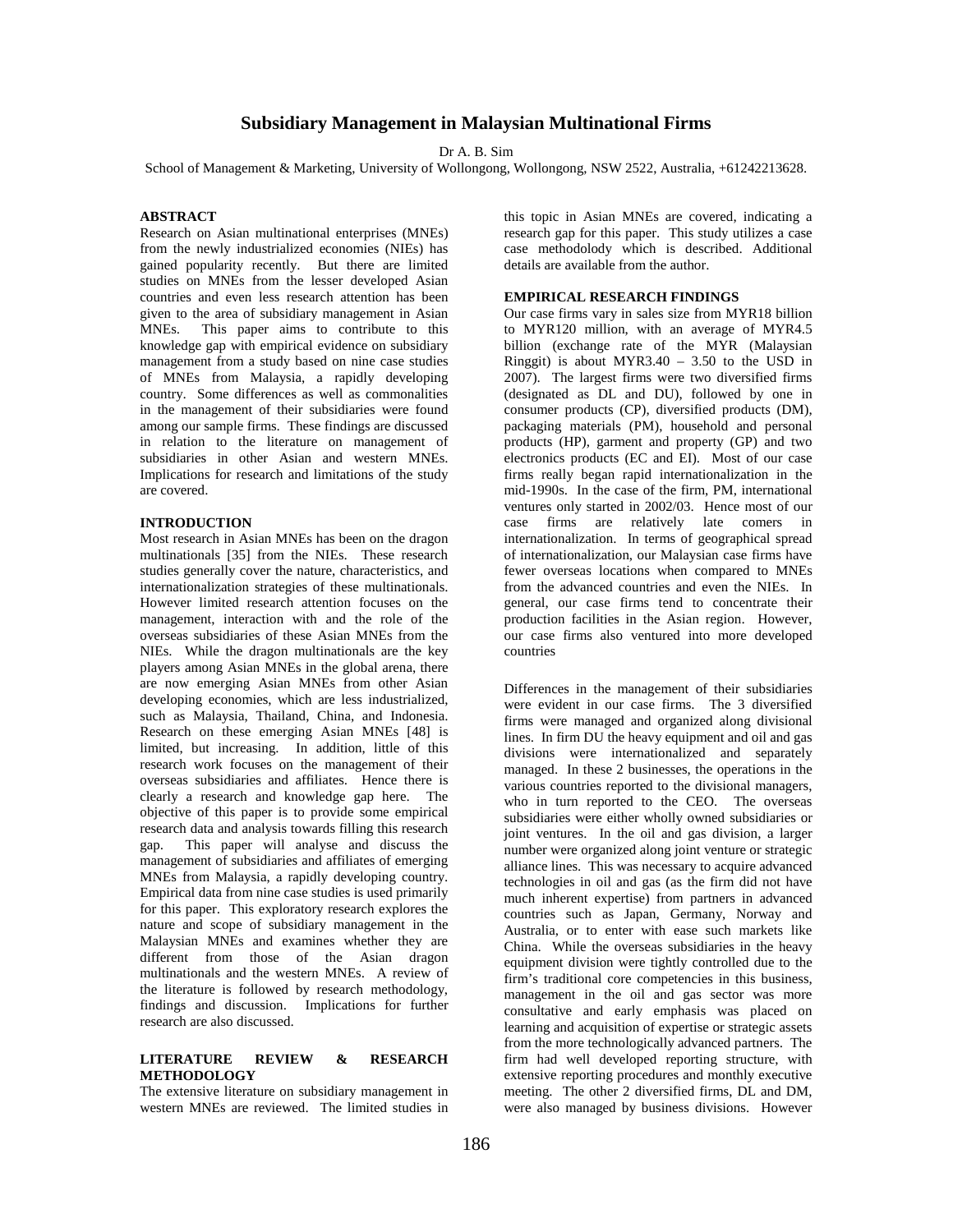the management and control of the overseas subsidiaries in these firms was tight, with limited decision making authority being delegated. The Group CEOs of these firms were very hands-on CEOs, who were actively involved in all aspects of operations. However some operational adaptation and flexibility were given in local marketing and HR activities.

In consumer product firm, CP, the management of the subsidiaries varied by country location. For example, n its wholly-owned operations in Vietnam, key management and decision making were made at head office in Malaysia. Top Malaysian managers ran this business, while the production manager and workers were Vietnamese. In its Indonesian joint venture, which was majority-owned, the general manager and financial officer were Malaysians, while the local partner headed marketing. Firm HP in the household and personal care business was also run on a country basis, with the country managers (China, Indonesia, Vietnam) reporting to the CEO. The packaging material case firm, PM, had two wholly owned manufacturing subsidiaries in Vietnam. These reported directly to the Executive Director in Kuala Lumpur. Three Malaysian managers (in finance, operations and marketing) ran each of the two manufacturing operations in Vietnam. The rest of the workforce was local. Key decisions were centralized at the head office

In the electronic components business, firm EC manufactures largely on an OEM-basis for global electronics customers. Due to its OEM nature, key strategic decisions on products, pricing, market cope and finance were centralized at the Malaysian head office. Local operations at the manufacturing levels were staffed by locals, with the exception of the Philippines where a Malaysian manager was used. However, all these subsidiaries were closely supervised and coordinated by the CEO and his executive team from Malaysia. Hence the overseas operations were highly integrated and decision autonomy was limited. The other electronics firm, EI, was more oriented towards adapting components and products for host country markets. Business development was essentially managed by a team out of head office, with local adaptation and fabrication work delegated to the country personnel. Firm GP only had garment manufacturing operations in Sri Lanka. This OEM operation was basically run out of the head office, with sales and key decisions with international buyers made there. Local staffing and HR matters were left to local managers.

### **DISCUSSION**

Our research findings indicate differences in the management of subsidiaries among our 9 case study firms. Three diversified firms were organized along business divisions while the remainders were largely country-based. None had the international division, which is a common organizational structure reported in western literature for the early stages of internationalization (e.g., Stopford & Wells [50]). The need for greater integration along business lines in the divisional setup or local responsiveness in the country structure were preferred by our case firms.

Using the strands of development in subsidiarymanagement discussed by Paterson and Brock [39] our case firms were in the early stages of development, with emphasis on the strategy-structure and the HQ-subsidiary relationship stages. This can be explained in terms of the motives of our case firms investing in these countries. The internationalization motives of our case firms were largely market driven and the availability of low cost inputs. For example, 5 out of 9 case firms were in China to tap the huge Chinese market. Hence the roles of our case firms were a combination of what White & Poynter [54] termed as marketing satellites and miniature replicas. Only in the OEM manufacturing of electronic components by firm EC and garments by GP can the role of the subsidiary be termed as rationalized manufacturers. Hence product and market scope of the subsidiaries were determined by head office and<br>little value-adding scope (Dorrenbacher & value-adding scope (Dorrenbacher & Gammelgaard [14]) was accorded to the subsidiaries.

A critical motive for internationalization among Asian MNEs from the NIEs is to acquire strategic assets and knowledge from partners or strategic alliances from advanced countries. The rapid learning and acquisition of expertise and knowledge is important to the internationalization of Asian MNEs that are latecomers (Mathews [34], [35]). This role was described as critical in the case of our firm DU in the oil and gas sector. DU had limited expertise in this field but substantial capital, and its rapid internationalization was facilitated by the use of joint ventures and strategic alliances to acquire and learn from its partners from advanced countries. A conscious attempt was made at learning and absorption with the use of 'shadow teams' attached to foreign technical and managerial experts. Hence these subsidiaries or ventures had a strategic role to play in firm DU. This knowledge acquisition role was also existent in our firms, EC and EI in electronic component manufacturing, but was not really stressed. Of course, our other case firms were also learning in terms of acquiring local market knowledge and business connections in the host countries. For example, China was a difficult market to crack and our case firms, particularly firm DL, had been successful in acquiring local market knowledge and networks (guanxi). In the majority of our case firms, the conscious acquisition of strategic assets and knowledge do not seem to be clearly articulated. It is necessary to articulate and plan the roles that the subsidiaries should play in order to facilitate and accelerate the rapid internationalization of firms.

Recent writings suggest a view towards increasing autonomy of subsidiary management, particularly in